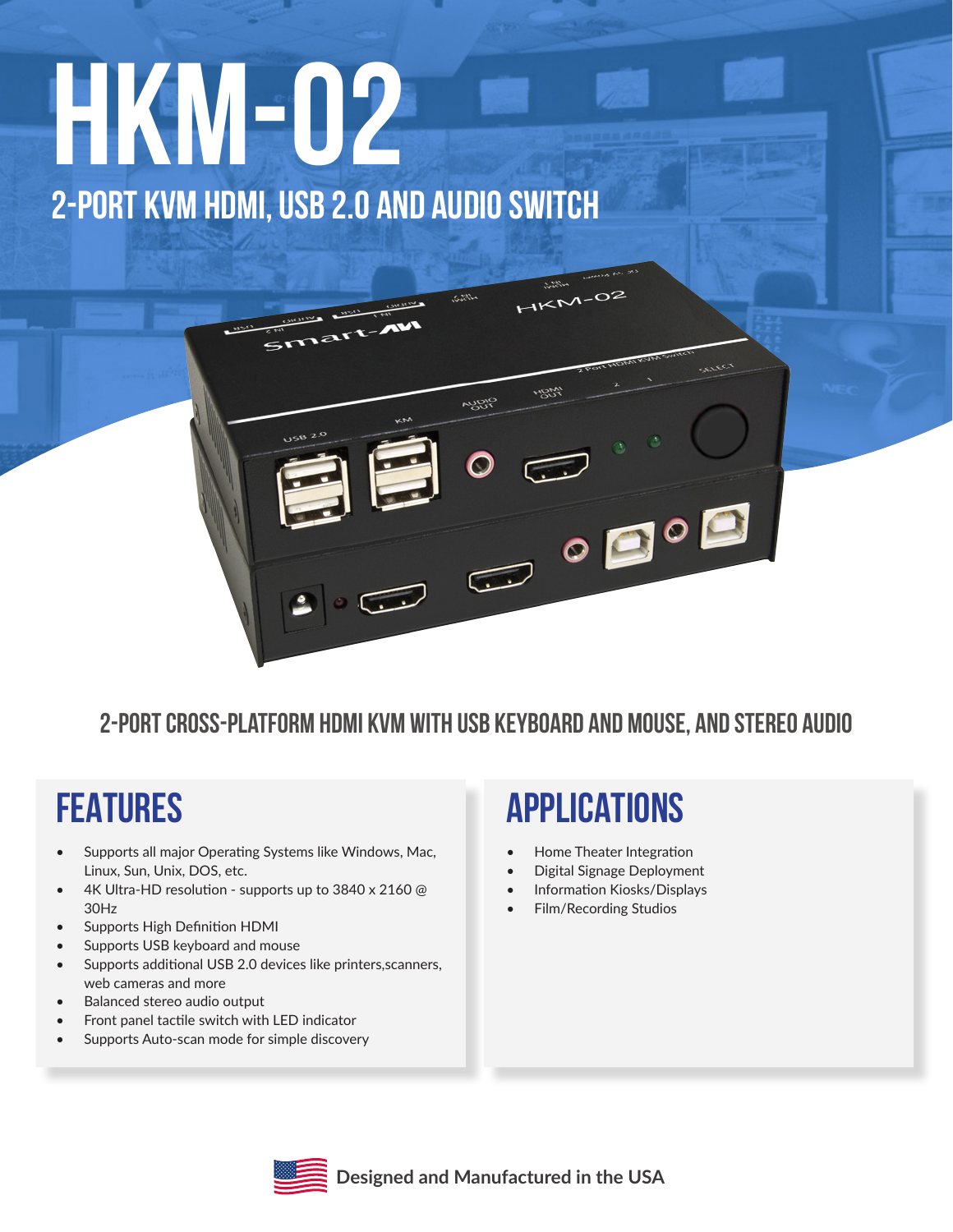## **OVERVIEW**

The HKM-02 is a dedicated multi-platform KVM Switch capable of managing up to 2 different computers through a single monitor, USB keyboard and mouse, a set of speakers and USB devices like printers, memory devices, scanners, etc.

The HKM-02 supports resolutions of up to 3840 x 2160 @ 30 Hz with zero pixel loss from TMDS signal correction.

### **APPLICATION DIAGRAM**

The main function of this KVM Switch is to centralize the access of several computer into a single, comprehensive KVM Station. Its USB 2.0 functionality support allows users at the console to access USB devices that would otherwise be unavailable on conventional KVM Switches. For example, it allows the use of a flash memory drive or camera without having to plug it directly into the remote computer. The HKM-02 is a perfect solution for the medical or industrial field where it may not be practical or safe to have on or more CPUs in the general vicinity.

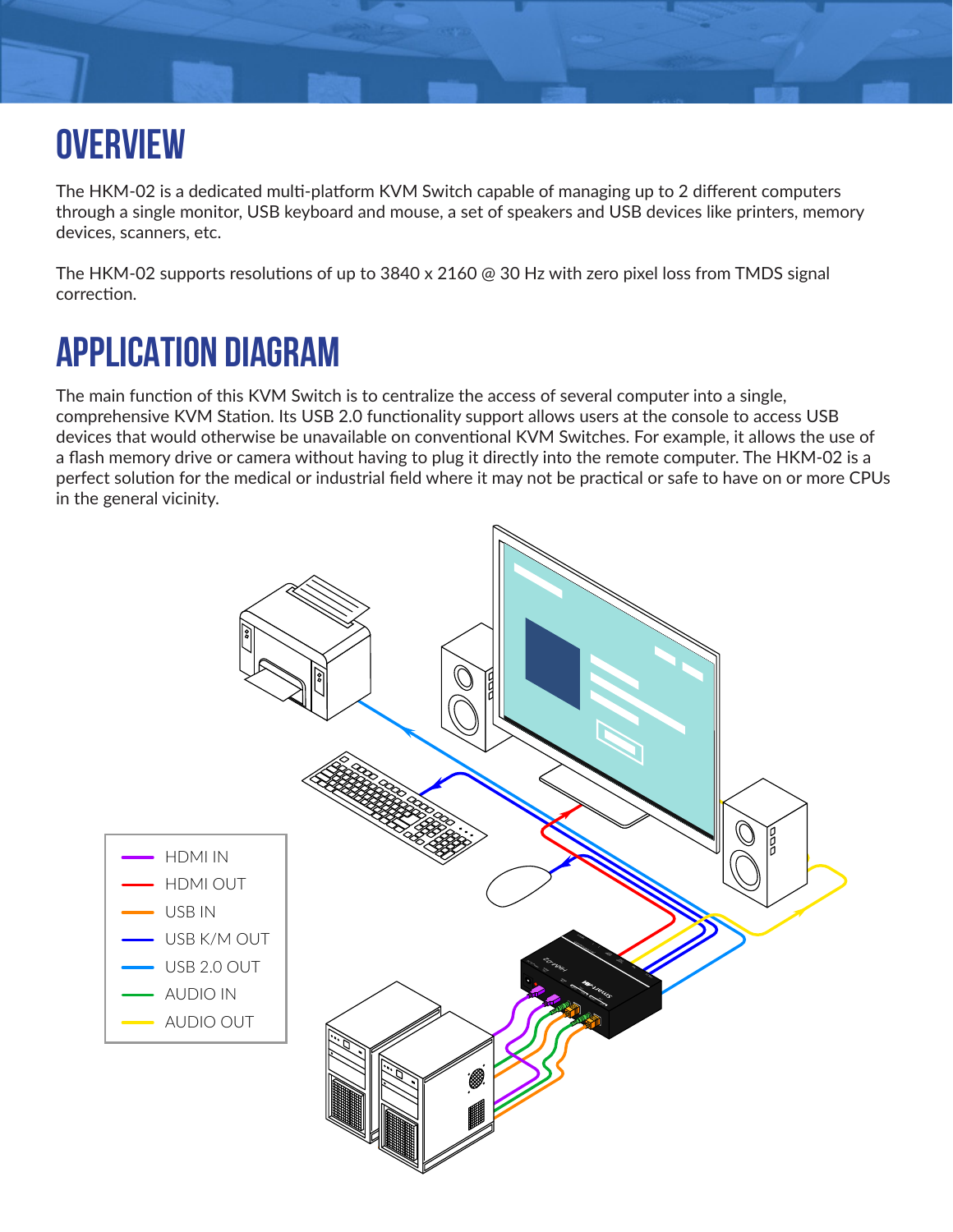## **FLEXIBLE SHARING**

#### *INDEPENDENT SIMULTANEOUS DEVICE SELECTION*

Flexibility is key with the HKM-02. It enables the use of a USB keyboard and mouse on one computer while other USB peripherals such as speakers, scanners and printers are connected to other computer sources. The HKM-02 maintains the ability to switch all connected devices to any one of the computer sources as with any other KVM Switch in the market.

#### **front and back**





HKM-02 Front